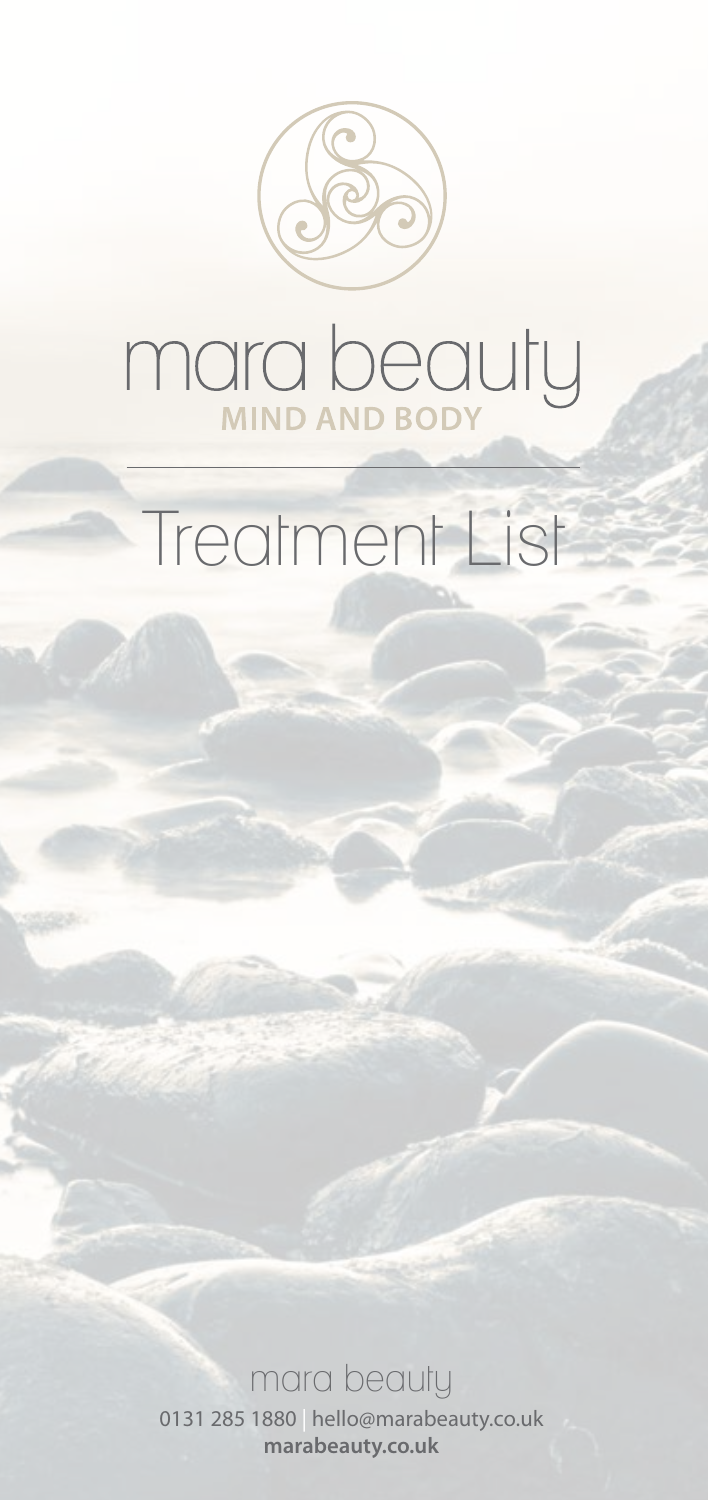

#### **Massage**

**Back, neck and shoulder:** *Working on key tension areas, an ideal regular treatment for clients who hold tension around back and shoulder area.*

| Back, neck and shoulder 40 mins                                                                                                                   | £ 33              |
|---------------------------------------------------------------------------------------------------------------------------------------------------|-------------------|
| <b>Full body massage:</b> A massage tailored to your specific<br>needs, for a relaxation treatment, or to work on key<br>areas of concern.        |                   |
| Full body massage 60 mins                                                                                                                         | £50               |
| <b>Face and body combo:</b> Let your therapist personally<br>prescribe the perfect treatment to work with your skin, your<br>mood and your needs. |                   |
| Any 55 minute treatment<br>Any 80 minute treatment<br>Any 110 minute treatment                                                                    | £50<br>£73<br>£90 |
| Lomi Lomi Massage: Lomi lomi or Hawaiin massage,<br>works gently yet deeply into the muscles with continuous                                      |                   |

*flowing strokes, allowing the client to relax and give in to the nurturing touch. This helps the body let go of its old patterns and behaviours, which can cause as many stresses and strains as muscle tension.*

#### Lomi Lomi, 55 mins **£53**

**Hot Stone Massage:** *This treatment concentrates on giving you a deep, therapeutic massage. The warmth of the stones transfers through your muscles, allowing a deeper treatment which will leave you feeling renewed, relaxed and calm.*

| Back Neck and Shoulders (40 mins) | £38 |
|-----------------------------------|-----|
| Full Body (70mins)                | £60 |

**Indian Head Massage:** *This wonderful relaxing holistic therapy, treats the mind, body and spirit. This will leave you feeling relaxed, stress free and relieved of any physical or emotional tension.*

Indian Head Massage **£33**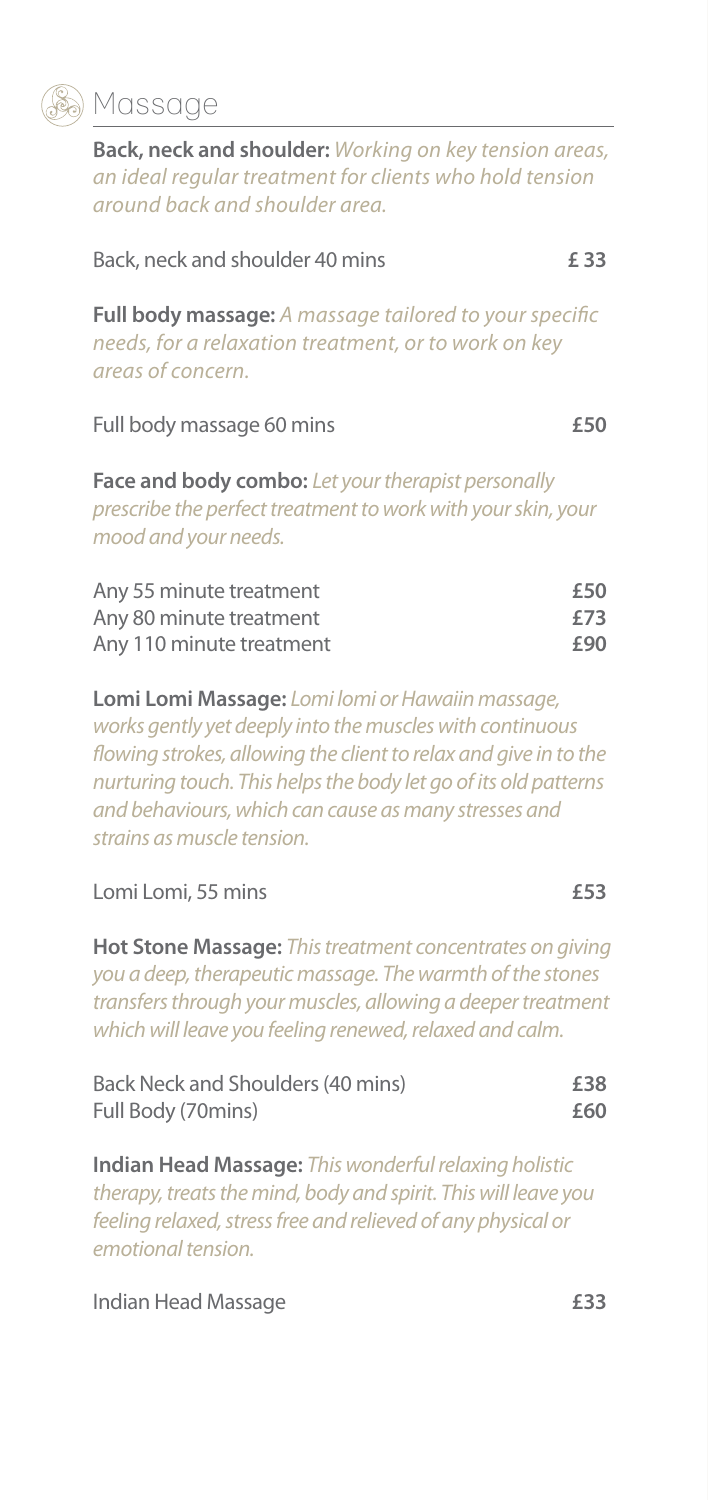

#### Lash tint **£15** Brow tint **Example 2011** Brow wax and tint **£20** Lash tint and brow tint **£20 Patch test required**

Lash lift treatment **£48 inc tint**

## CND Vinylux High Gloss Manicure and **B** Pedicure Treatments

**For Hands:** *Mara manicure will leave your hands feeling* 

**Mara Classic Manicure:** *includes shape, cuticle work and* 

**Upgrade:** *to spa manicure to include exfoliation* 

| File and Polish  | £18 |
|------------------|-----|
| Classic Manicure | £26 |
| Classic Pedicure | £30 |
| Spa Manicure     | £36 |
| Spa Pedicure     | £40 |

**Add on £2.50 for a French Manicure, specialised base coats or fillers.**

**For Feet:** *A Mara pedicure will leave your feet feeling* 

**Mara Classic Pedicure:** *includes shaping, cuticle work* 

**Upgrade:** *to a spa pedicure to include exfoliation*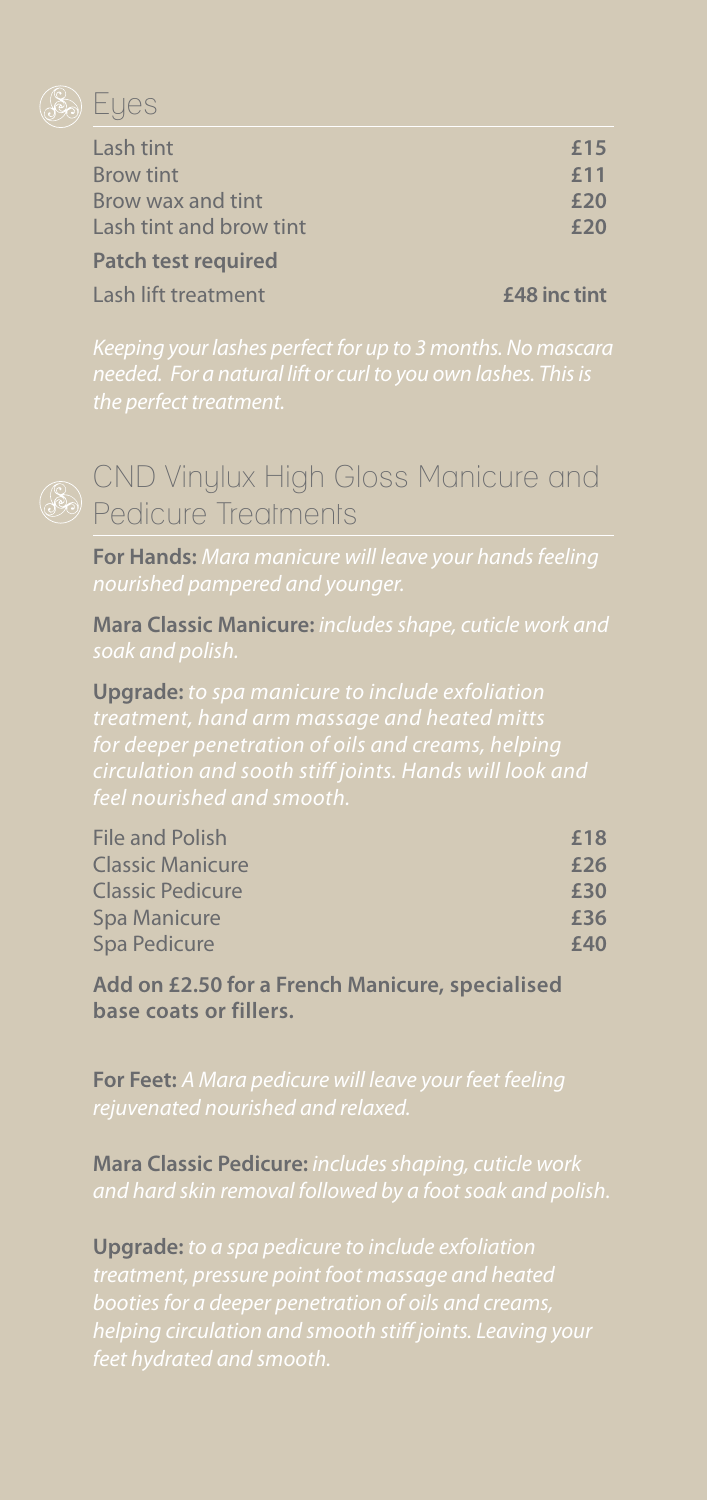

#### Shellac Treatments

*This revolutionary product wears flawlessly for up to 14 days of high gloss and shine. Leaving you ready to go immediately with no smudging chipping or peeling.* 

| Shellac Spa Pedicure         | £43                        |
|------------------------------|----------------------------|
| Shellac Spa Manicure         | £40                        |
| <b>Shellac Pedicure</b>      | £35                        |
| <b>Shellac Manicure</b>      | £31                        |
| Soak off File and Strengthen | £22                        |
| Nail Treatment               | £18                        |
| Gel Soak off                 | £6 with mani / £10 without |

#### **Add on £2.50 for a French Manicure or glitter overlay.**

**Upgrade:** *to a deluxe pedicure or manicure. Heavens warm wax treatment. Organic wax is massaged into your skin leaving your muscles eased and your skin super soft. While the aroma of grapefruit, jasmine and white tea leave you feeling uplifted.* **£8**

## Waxing

*Developed for today's modern active client, wax:one is THE latest premium wax solution, Rosin free. Wax:one provides a simple, powerfully effective system that quickly gives super smooth results while minimising the risk of ingrown hairs. The premium quality – fantastic adhesion, melts quickly. Fresh scent of grapefruit and kiwi. With a low melting and working temperature it makes waxing perfect for sensitive skin and delicate areas of the body.* 

| £48 |
|-----|
| £30 |
| £22 |
| £41 |
| £16 |
| £20 |
| £15 |
| £17 |
| £13 |
| £16 |
| £11 |
| £11 |
| £28 |
|     |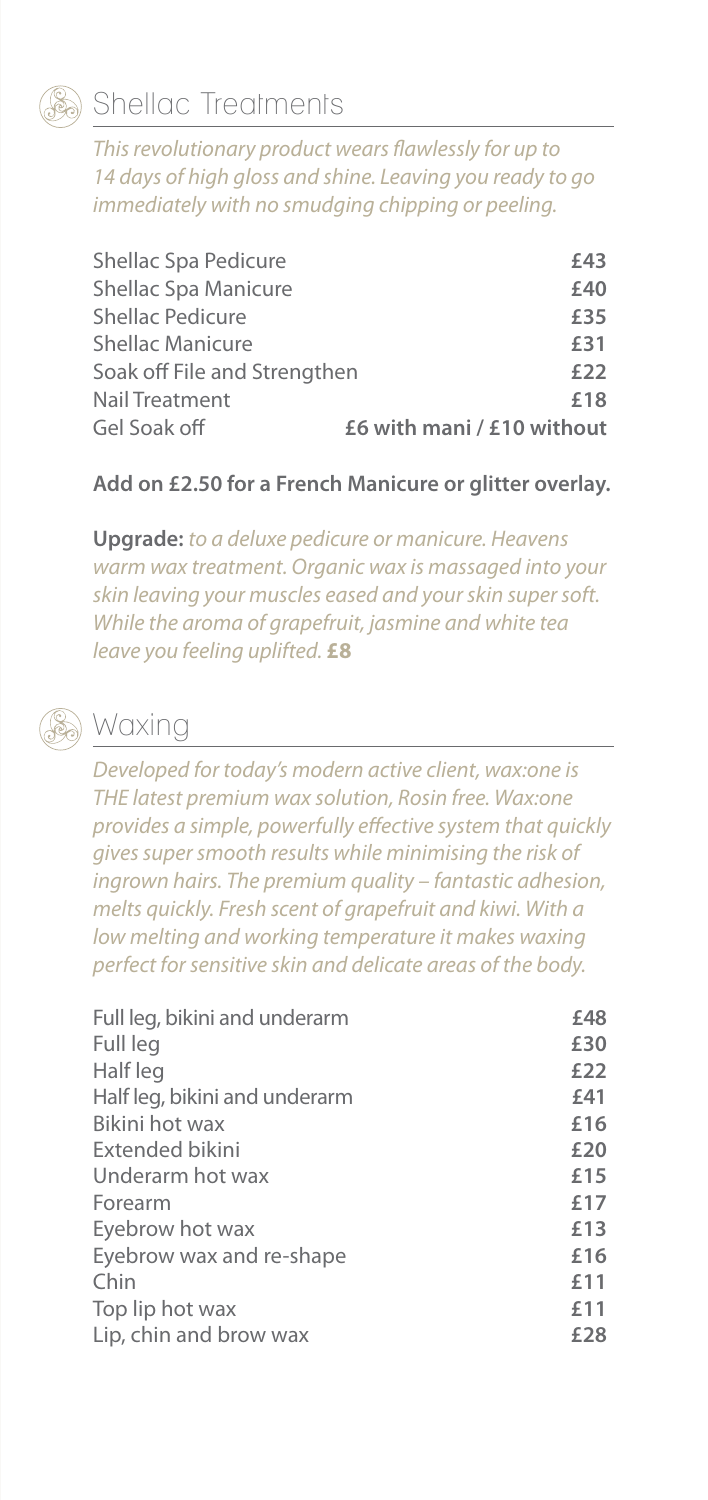#### **(So) The Mara Detoxing Salt Glow Treatment**

The Mara Detoxing Salt Glow Treatment **£35**



#### **B** Mara Mini Rituals

#### **Upgrade your treatments by adding on any of these mini rituals for £12 or £42 for all four**

| Tension release foot massage  | £12 |
|-------------------------------|-----|
| Pressure point head massage   | £12 |
| Soothing hand and arm massage | £12 |
| Heaven bright eyes            | £12 |

### **B** Pregnancy

**Lighten Legs Foot Treatment:** *Helps with water retention*  Mara Lighten Legs Foot Treatment **£23**

**Mara Glorious Glow Facial:** *This is especially designed*  Mara Gorgeous Glow Pregnancy Facial **£43**

**Glorious Glow Top to Toe:** *Start to feel the tension slip*  Mara Gorgeous Glow Top to Toe *£38* 

**Glorious Face and Feet Combo:** *Combine the glorious*  Mara Face and Feet Combo **£55**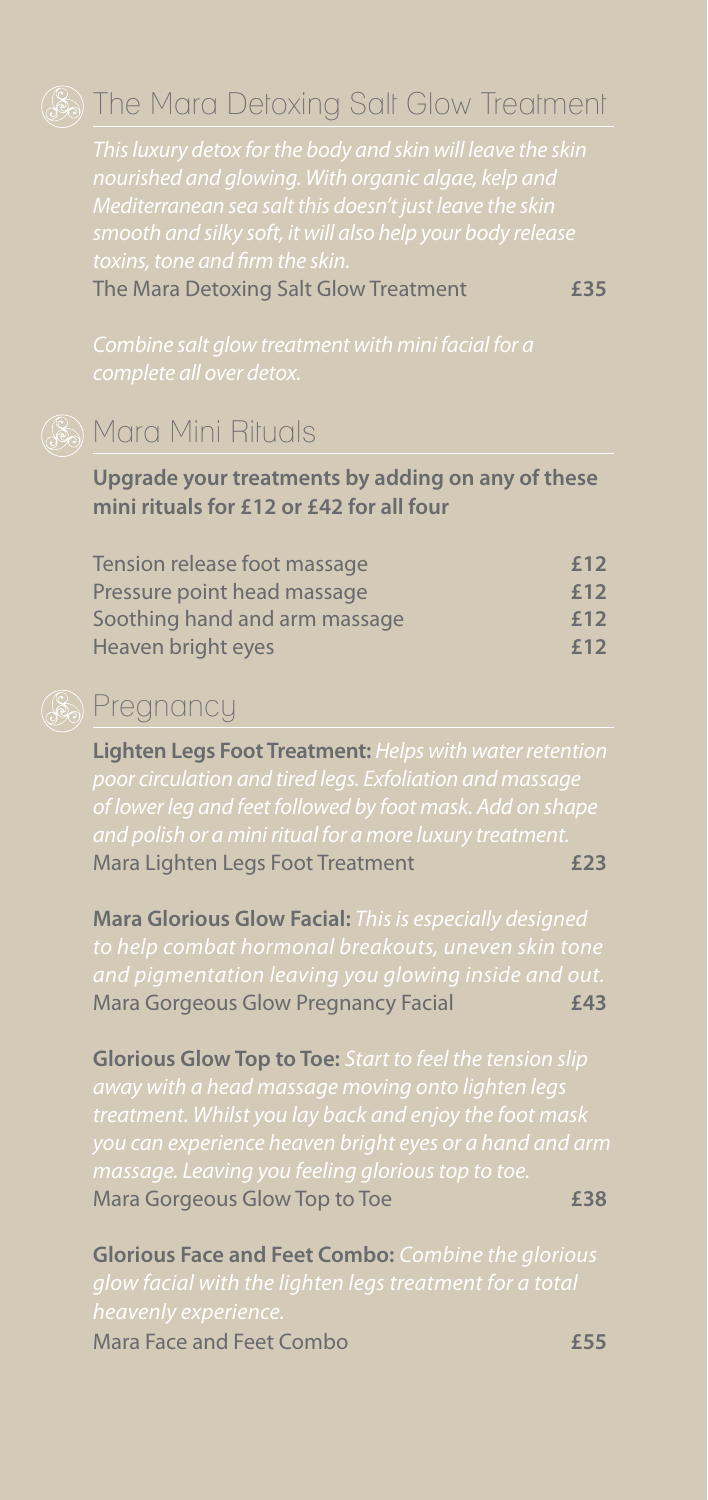

#### **Skincare**

*Heaven skin care by Deborah Mitchell is a high end luxury range of anti ageing, all natural skincare containing organic ingredients, which have been developed for a radiant, flawless complexion and to help heal skin conditions from blemishes to eczema. Heavens award winning skincare has amassed a celebrity following for its range of products and treatments including Dannii Minogue, Emilia Fox, Michelle Pfeiffer and even members of the Royal Family.*

*Heavens signature product the Bee Venom Mask has gained a worldwide reputation as the natural alternative to Botulinum Toxin. Which is the most acutely toxin substance known. It positions itself as a revolutionary organic cream that works to control the facial muscles for immediate lifting, tightening and firming , whilst targeting frown lines and wrinkles.* 

*To continue your facial at home all Heaven products are available to purchase at Mara beauty.*

*Gift vouchers and treatment vouchers are available in all prices.*

**Cancellation policy: In the event you cannot make your appointment we require at least 24 hours notice prior to your treatment. Charges may apply.**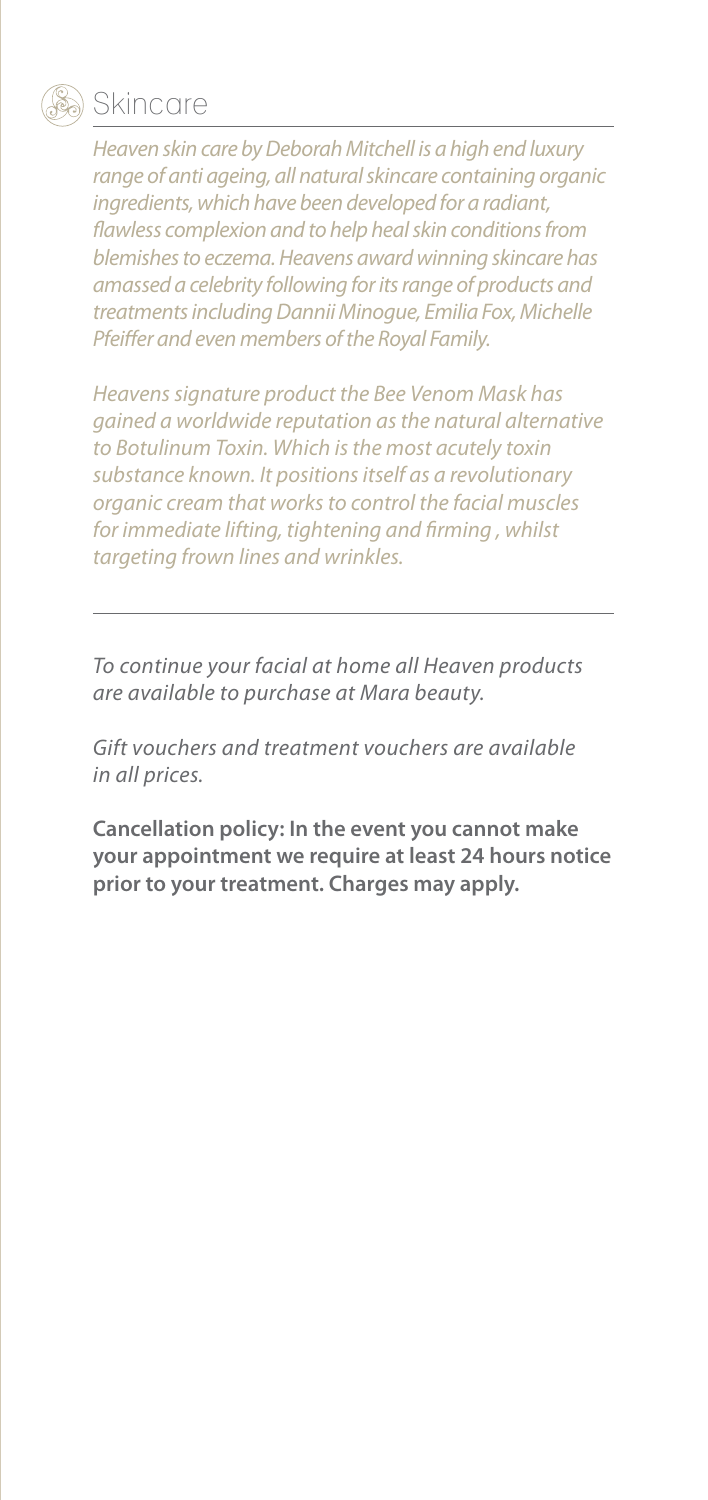

### **B** Facials

**Heaven Beepeel Facial:** *Designed with organic coconut. Organic apple and cane sugar. This is a resurfacing facial of the skin.* **Patch test required.**

Heaven Beepeel Facial (45 mins) **£64**

**Heaven Angel Face Lift:** *Heavens bespoke facial is a treatment.* **Patch test recommended.**

Heaven Specialised Angel Face Lift (50 mins) **£50**

**Heaven Bee Sting Facial:** *This facial combines a series of* 

#### Heaven Bee Sting Facial (1 hour) **£54**

**Mara Luxury and Relax Facial:** *This facial is ideal for* 

#### Mara Luxury Relax and De-Stress Facial (1 hour) **£48**

**Mara Face and Eye Combo:** *A facial that pays particular* 

| Mara Face and Eye Combo (1 hour) | £48 |
|----------------------------------|-----|
| Heavenly Eyes (25 mins)          | £25 |

**Mara Luxury Mini Facial Including Mask:** *This* 

Mara Luxury Mini Facial Including Mask (25 mins) **£32**